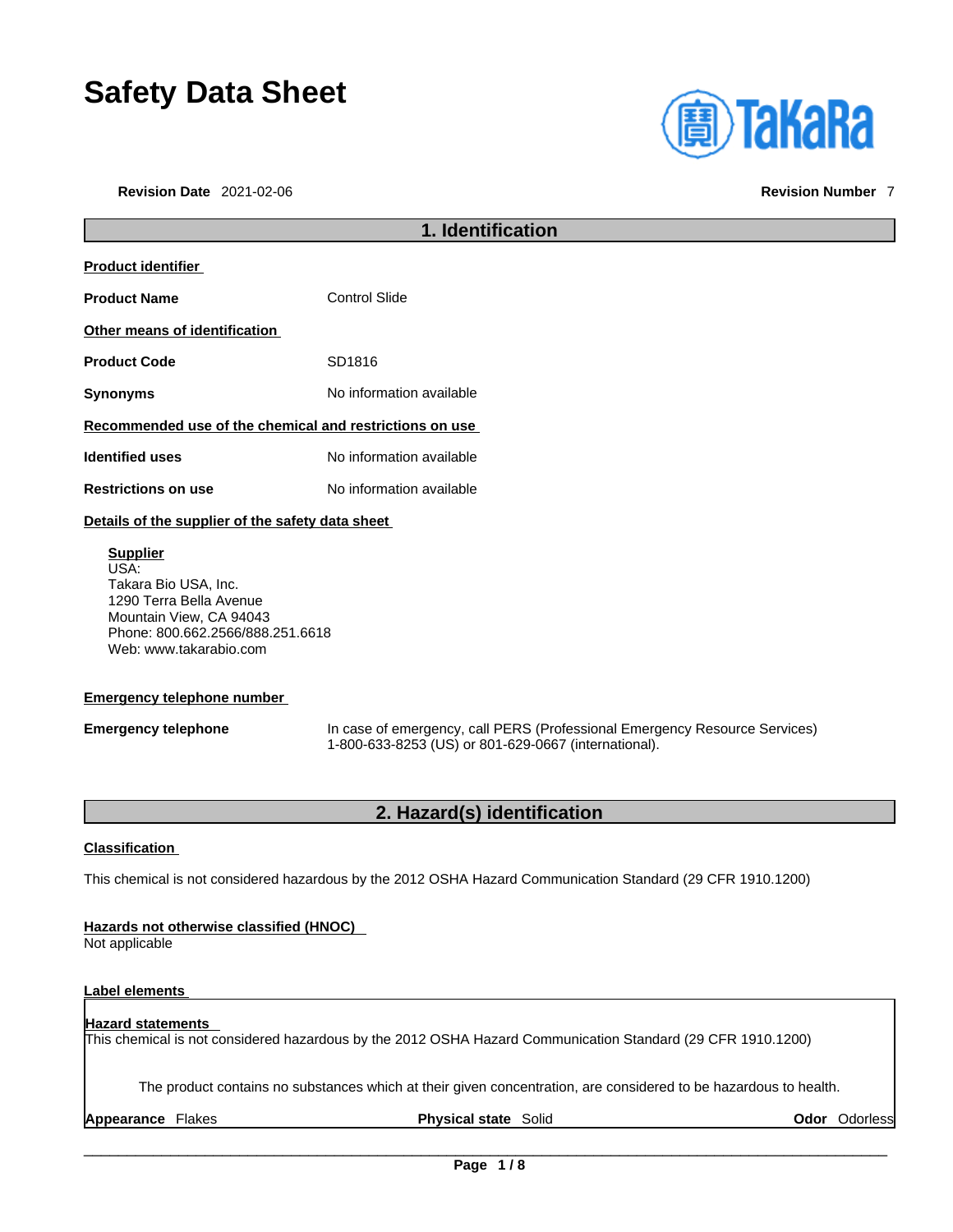#### **Other information**

May be harmful in contact with skin.

### **3. Composition/information on ingredients**

### **Substance**

Not applicable.

### **Mixture**

| ъ.<br>nical name<br>∍ner | .No                                                             | $\Omega$<br>.<br>Weiaht-<br>$-70$ | secret<br>age |
|--------------------------|-----------------------------------------------------------------|-----------------------------------|---------------|
| $- - -$<br>wax<br>'aramr | $-1$<br>nnnn<br>$\overline{\phantom{a}}$<br>- - - - -<br>.<br>- | 10C<br>60                         |               |

|  |  | 4. First-aid measures |  |
|--|--|-----------------------|--|
|--|--|-----------------------|--|

### **Description of first aid measures**

| <b>Inhalation</b> | Remove to fresh air.                                                                                                    |
|-------------------|-------------------------------------------------------------------------------------------------------------------------|
| Eye contact       | Rinse thoroughly with plenty of water for at least 15 minutes, lifting lower and upper eyelids.<br>Consult a physician. |
| Skin contact      | Wash skin with soap and water.                                                                                          |
| Ingestion         | Clean mouth with water and drink afterwards plenty of water.                                                            |
|                   |                                                                                                                         |

### **Most important symptoms and effects, both acute and delayed**

**Symptoms** No information available.

### **Indication of any immediate medical attention and special treatment needed**

**Note to physicians** Treat symptomatically.

### **5. Fire-fighting measures**

| <b>Suitable Extinguishing Media</b>                             | Use extinguishing measures that are appropriate to local circumstances and the<br>surrounding environment. |
|-----------------------------------------------------------------|------------------------------------------------------------------------------------------------------------|
| <b>Large Fire</b>                                               | CAUTION: Use of water spray when fighting fire may be inefficient.                                         |
| Unsuitable extinguishing media                                  | Do not scatter spilled material with high pressure water streams.                                          |
| Specific hazards arising from the<br>chemical                   | No information available.                                                                                  |
| <b>Explosion Data</b><br>Sensitivity to mechanical impact None. |                                                                                                            |
| Sensitivity to static discharge                                 | None.                                                                                                      |
| Special protective equipment for                                | Firefighters should wear self-contained breathing apparatus and full firefighting turnout                  |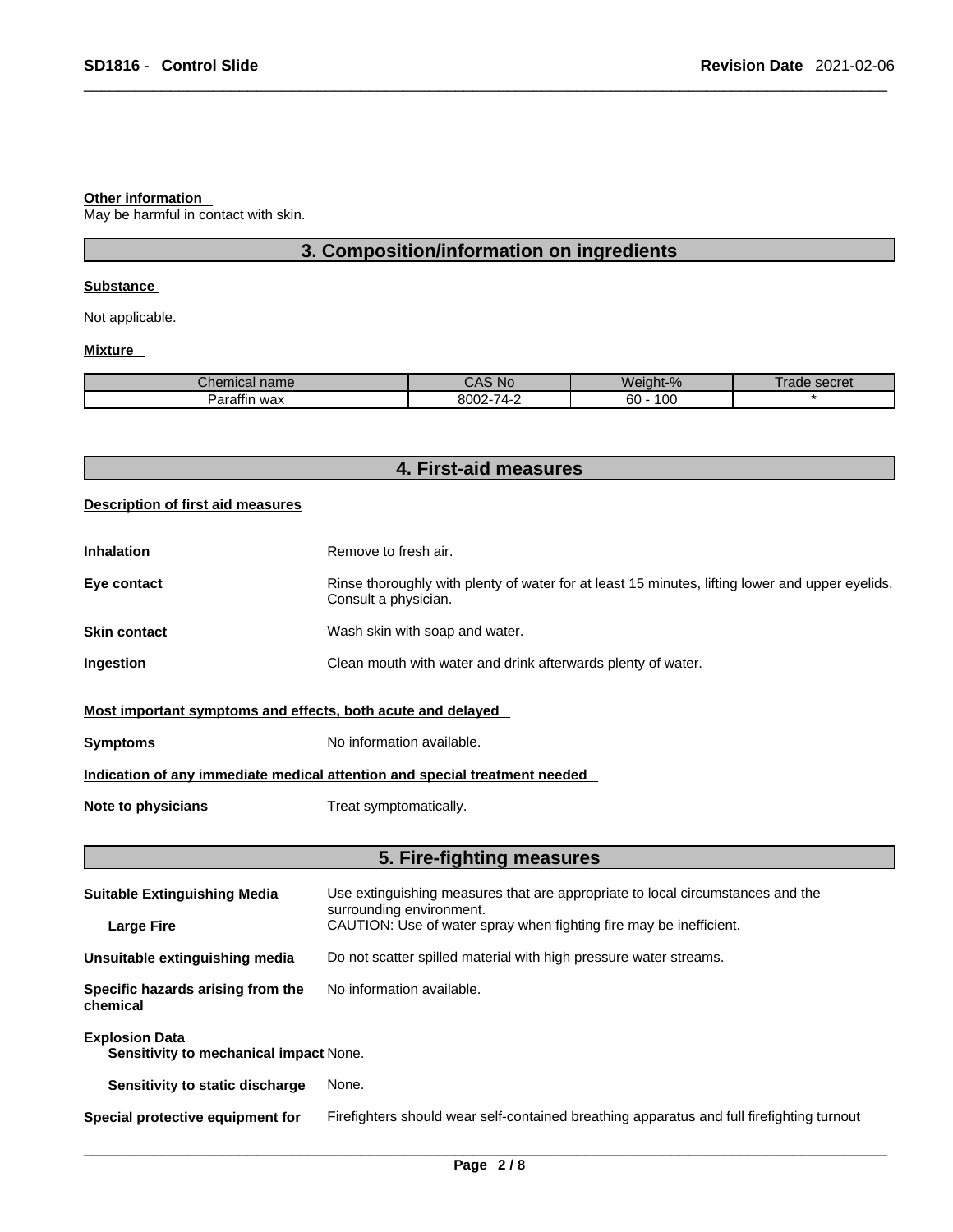fire-fighters **gear.** Use personal protection equipment.

### **6. Accidental release measures**

|  | Personal precautions, protective equipment and emergency procedures |  |
|--|---------------------------------------------------------------------|--|
|--|---------------------------------------------------------------------|--|

**Personal precautions** Ensure adequate ventilation.

| Methods and material for containment and cleaning up |                                                       |  |
|------------------------------------------------------|-------------------------------------------------------|--|
| <b>Methods for containment</b>                       | Prevent further leakage or spillage if safe to do so. |  |
| Methods for cleaning up                              | Pick up and transfer to properly labeled containers.  |  |

### **7. Handling and storage**

### **Precautions for safe handling**

**Advice on safe handling** Handle in accordance with good industrial hygiene and safety practice.

### **Conditions for safe storage, including any incompatibilities**

**Storage Conditions** Keep container tightly closed in a dry and well-ventilated place.

### **8. Exposure controls/personal protection**

### **Control parameters**

### **Exposure Limits**

| Chemical name | <b>ACGIH TLV</b>         | OSHA PEL                          | <b>NIOSH</b>             |
|---------------|--------------------------|-----------------------------------|--------------------------|
| Paraffin wax  | TWA: 2 mg/m <sup>3</sup> | (vacated) TWA: $2 \text{ mg/m}^3$ | TWA: 2 ma/m <sup>3</sup> |
| 8002-74-2     |                          |                                   |                          |

### **Appropriate engineering controls**

| <b>Engineering controls</b>                                           | <b>Showers</b><br>Eyewash stations<br>Ventilation systems.                                                                                                                  |
|-----------------------------------------------------------------------|-----------------------------------------------------------------------------------------------------------------------------------------------------------------------------|
| Individual protection measures, such as personal protective equipment |                                                                                                                                                                             |
| <b>Eye/face protection</b>                                            | No special protective equipment required.                                                                                                                                   |
|                                                                       |                                                                                                                                                                             |
| Skin and body protection                                              | No special protective equipment required.                                                                                                                                   |
| <b>Respiratory protection</b>                                         | No protective equipment is needed under normal use conditions. If exposure limits are<br>exceeded or irritation is experienced, ventilation and evacuation may be required. |
| <b>General hygiene considerations</b>                                 | Handle in accordance with good industrial hygiene and safety practice.                                                                                                      |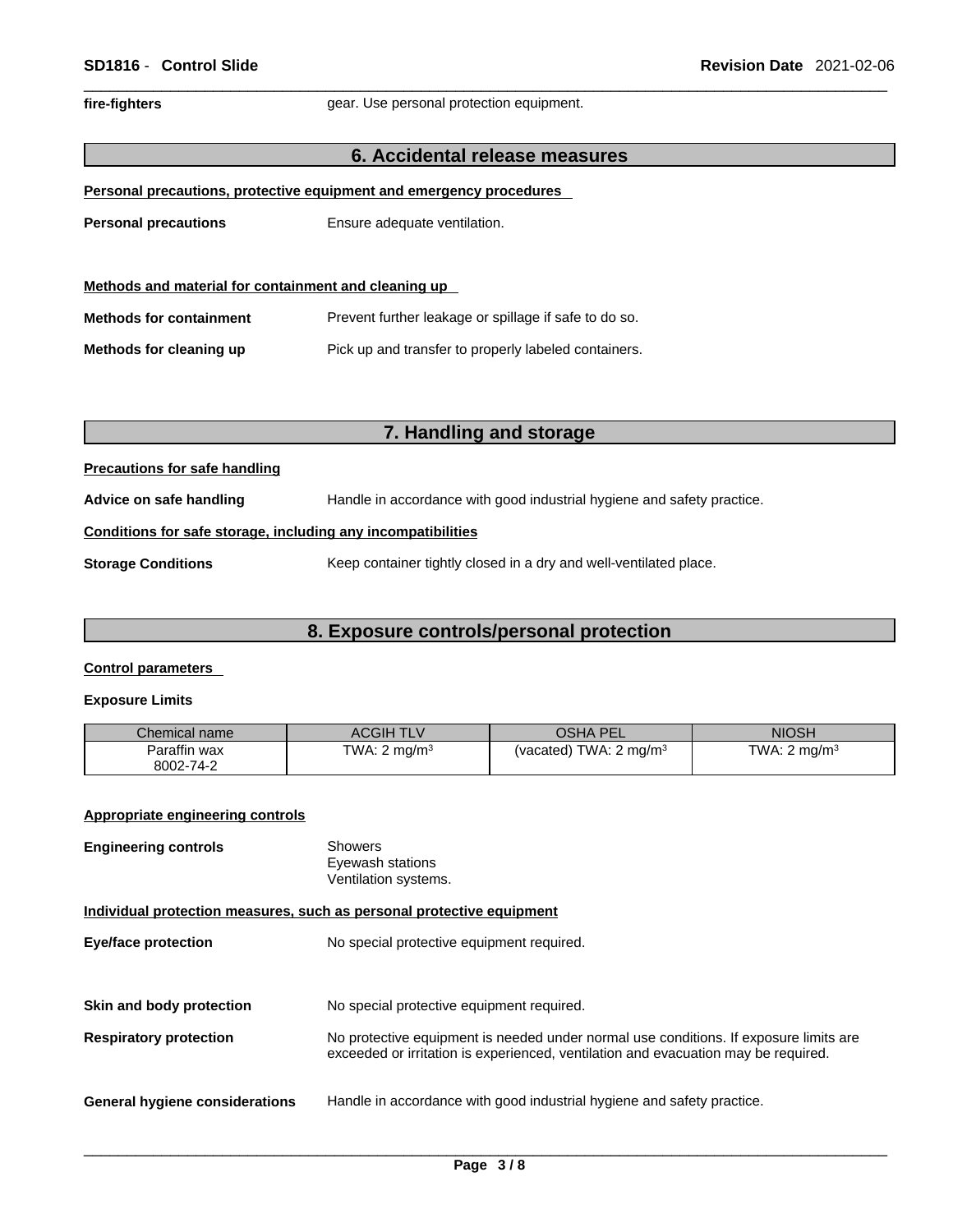| Information on basic physical and chemical properties |                          |                  |
|-------------------------------------------------------|--------------------------|------------------|
| <b>Physical state</b>                                 | Solid                    |                  |
| Appearance                                            | <b>Flakes</b>            |                  |
| Color                                                 | No information available |                  |
| Odor                                                  | Odorless                 |                  |
| <b>Odor Threshold</b>                                 | No information available |                  |
|                                                       |                          |                  |
| <b>Property</b>                                       | Values                   | Remarks • Method |
| рH                                                    |                          | None known       |
| Melting point / freezing point                        | No data available        | None known       |
| Boiling point/boiling range (°C)                      | No data available        | None known       |
| <b>Flash point</b>                                    | No data available        | Open cup         |
| <b>Evaporation Rate</b>                               | no data available        | None known       |
| Flammability (solid, gas)                             | no data available        | None known       |
| <b>Flammability Limit in Air</b>                      |                          | None known       |
| <b>Upper flammability limit:</b>                      | No data available        |                  |
| Lower flammability limit:                             | No data available        |                  |
| Vapor pressure                                        | no data available        | None known       |
| <b>Vapor density</b>                                  | No data available        | None known       |
| <b>Relative density</b>                               |                          | None known       |
| <b>Water solubility</b>                               | No data available        | None known       |
| Solubility in other solvents                          | no data available        | None known       |
| <b>Partition coefficient</b>                          | no data available        | None known       |
| <b>Autoignition temperature</b>                       | 350 °C / 662 °F          | None known       |
| <b>Decomposition temperature</b>                      |                          | None known       |
| <b>Kinematic viscosity</b>                            | No data available        | None known       |
| <b>Dynamic Viscosity</b>                              | no data available        | None known       |
| <b>Other information</b>                              |                          |                  |
| <b>Explosive properties</b>                           | No information available |                  |
| <b>Oxidizing properties</b>                           | No information available |                  |
| <b>Softening point</b>                                | No information available |                  |
| <b>Molecular Weight</b>                               | No information available |                  |
| <b>VOC Content (%)</b>                                | No information available |                  |
| <b>Liquid Density</b>                                 | No information available |                  |
| <b>Bulk Density</b>                                   | No information available |                  |
|                                                       |                          |                  |

### **9. Physical and chemical properties**

### **10. Stability and reactivity**

| <b>Reactivity</b>                  | No information available.                                                         |
|------------------------------------|-----------------------------------------------------------------------------------|
| <b>Chemical stability</b>          | Stable under normal conditions.                                                   |
| Possibility of hazardous reactions | None under normal processing.                                                     |
| <b>Conditions to Avoid</b>         | None known based on information supplied.                                         |
| Incompatible materials             | None known based on information supplied.                                         |
|                                    | <b>Hazardous decomposition products</b> None known based on information supplied. |

## **11. Toxicological information**

**Information on likely routes of exposure**

**Inhalation** Specific test data for the substance or mixture is not available.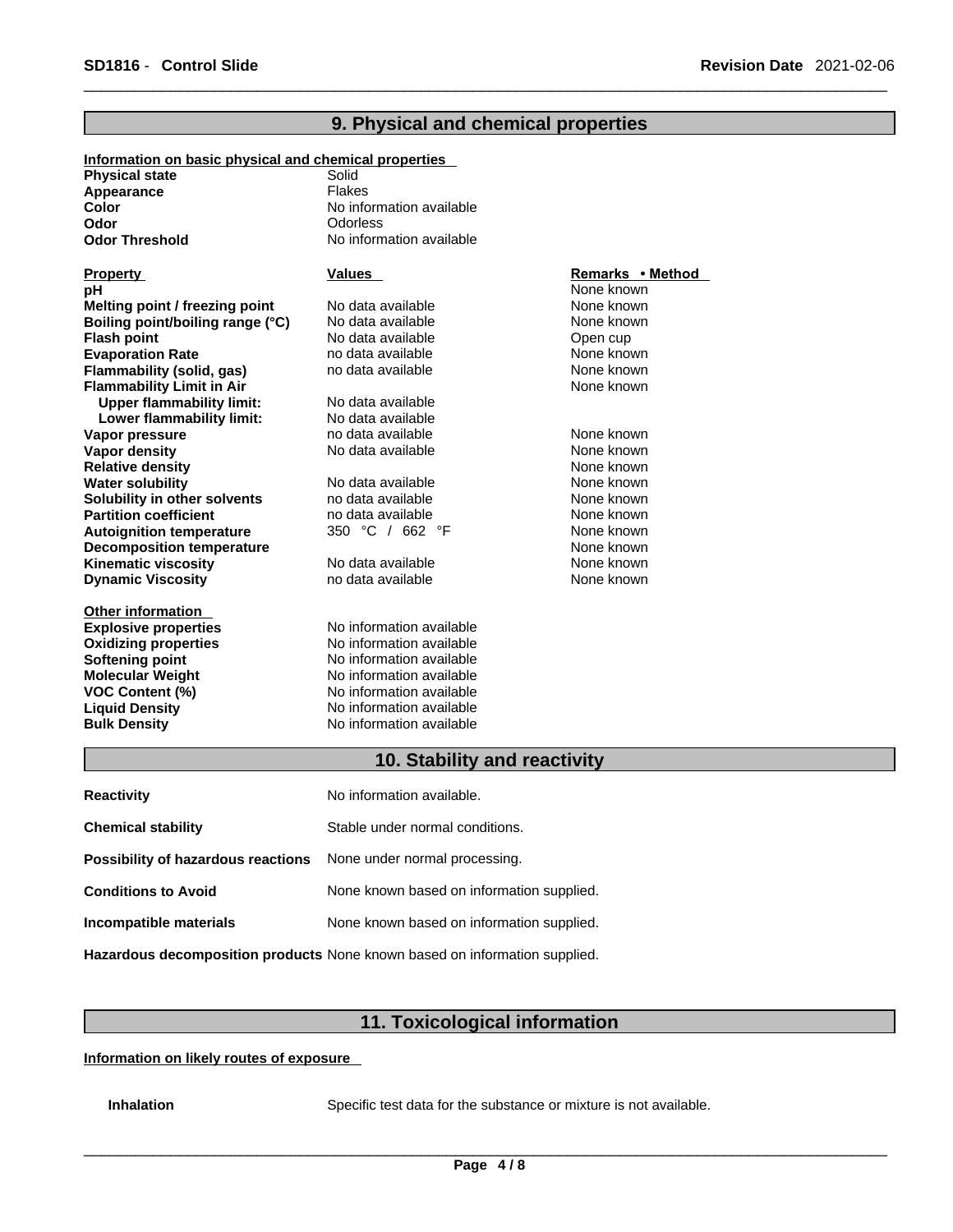| Eye contact                                                                  | Specific test data for the substance or mixture is not available. |  |  |
|------------------------------------------------------------------------------|-------------------------------------------------------------------|--|--|
| <b>Skin contact</b>                                                          | May be harmful in contact with skin.                              |  |  |
| Ingestion                                                                    | Specific test data for the substance or mixture is not available. |  |  |
| Symptoms related to the physical, chemical and toxicological characteristics |                                                                   |  |  |
| Symptoms                                                                     | No information available.                                         |  |  |
| <b>Acute toxicity</b>                                                        |                                                                   |  |  |
| <b>Numerical measures of toxicity</b>                                        |                                                                   |  |  |
|                                                                              |                                                                   |  |  |

### **The following values are calculated based on chapter 3.1 of the GHS document ATEmix (oral)** 5,055.60 mg/kg **ATEmix** (dermal)

### **Component Information**

| Chemical name | Oral LD50             | Dermal LD50          | Inhalation LC50 |
|---------------|-----------------------|----------------------|-----------------|
| Paraffin wax  | ∫ Rat<br>. 5000 mg/kg | Rabbit<br>3600 mg/kg |                 |
| 8002-74-2     |                       |                      |                 |

### **Delayed and immediate effects as well as chronic effects from short and long-term exposure**

| <b>Skin corrosion/irritation</b>  | No information available.       |
|-----------------------------------|---------------------------------|
| Serious eye damage/eye irritation | No information available.       |
| Respiratory or skin sensitization | No information available.       |
| <b>Germ cell mutagenicity</b>     | No information available.       |
| Carcinogenicity                   | No information available.       |
| <b>Reproductive toxicity</b>      | No information available.       |
| <b>STOT - single exposure</b>     | No information available.       |
| <b>STOT - repeated exposure</b>   | No information available.       |
| <b>Target organ effects</b>       | Respiratory system, Eyes, Skin. |
| <b>Aspiration hazard</b>          | No information available.       |
| Other adverse effects             | No information available.       |
| Interactive effects               | No information available.       |

### **12. Ecological information**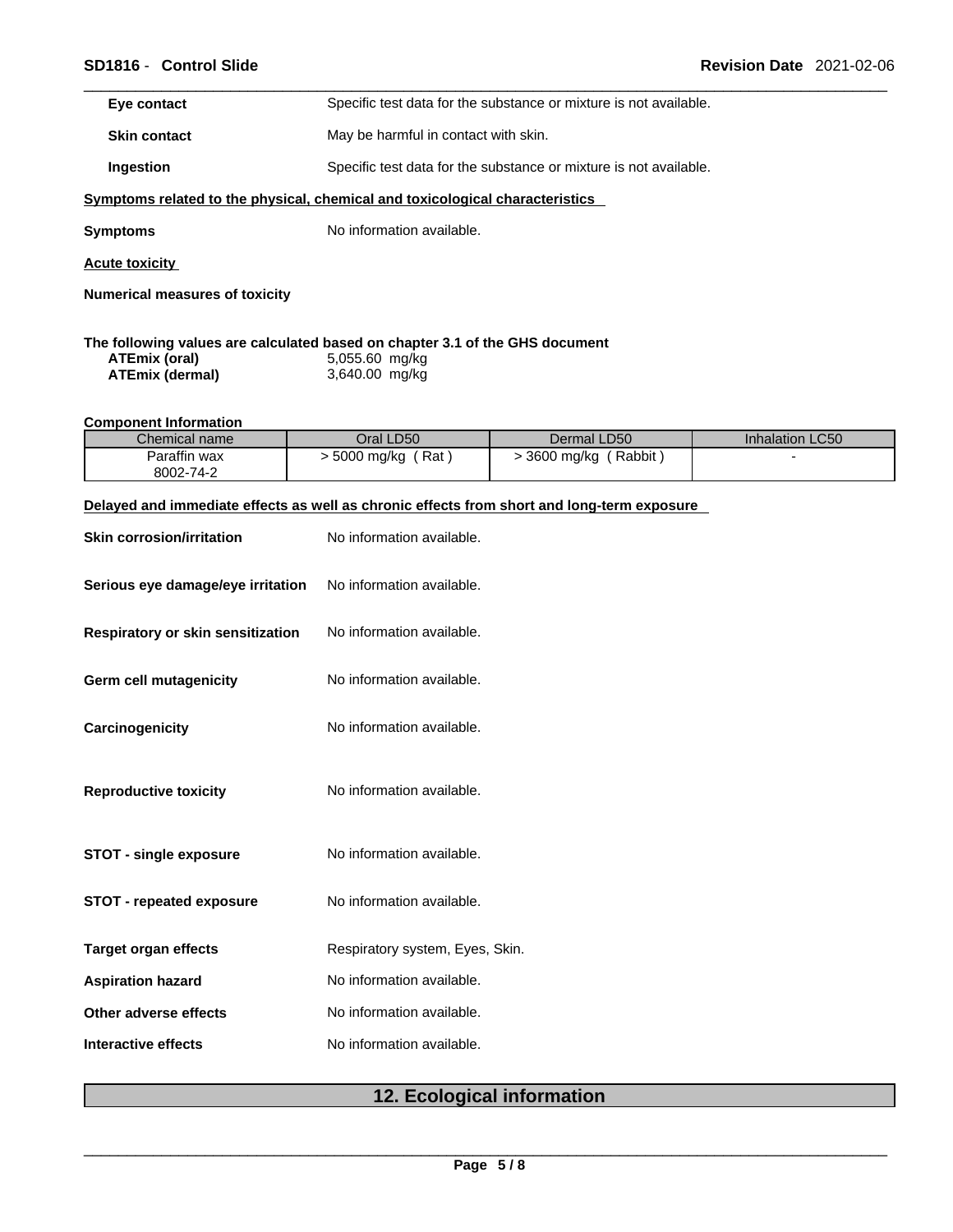| SD1816 - Control Slide               | <b>Revision Date 2021-02-06</b>                                           |  |
|--------------------------------------|---------------------------------------------------------------------------|--|
| <b>Ecotoxicity</b>                   | The environmental impact of this product has not been fully investigated. |  |
| <b>Persistence and degradability</b> | No information available.                                                 |  |
| <b>Bioaccumulation</b>               | There is no data for this product.                                        |  |
| Other adverse effects                | No information available.                                                 |  |

## **13. Disposal considerations**

| Waste treatment methods                |                                                                                                                    |  |  |
|----------------------------------------|--------------------------------------------------------------------------------------------------------------------|--|--|
| Waste from residues/unused<br>products | Dispose of in accordance with local regulations. Dispose of waste in accordance with<br>environmental legislation. |  |  |
| Contaminated packaging                 | Do not reuse empty containers.                                                                                     |  |  |

### **14. Transport information**

| <b>DOT</b>  | Not regulated |
|-------------|---------------|
| <b>TDG</b>  | Not regulated |
| <b>MEX</b>  | Not regulated |
| ICAO (air)  | Not regulated |
| <b>IATA</b> | Not regulated |
| <b>IMDG</b> | Not regulated |
| <b>RID</b>  | Not regulated |
| <b>ADR</b>  | Not regulated |
| <b>ADN</b>  | Not regulated |
|             |               |

## **15. Regulatory information**

### **International Inventories**

### **TSCA** -.

\*Contact supplier for details. One or more substances in this product are either not listed on the US TSCA inventory, listed on the confidential US TSCA inventory or are otherwise exempted from inventory listing requirements

| <b>DSL/NDSL</b>      |    |
|----------------------|----|
| <b>EINECS/ELINCS</b> |    |
| <b>ENCS</b>          | ٠. |
| <b>IECSC</b>         | ٠  |
| <b>KECL</b>          |    |
| <b>PICCS</b>         | ٠. |
| <b>AICS</b>          |    |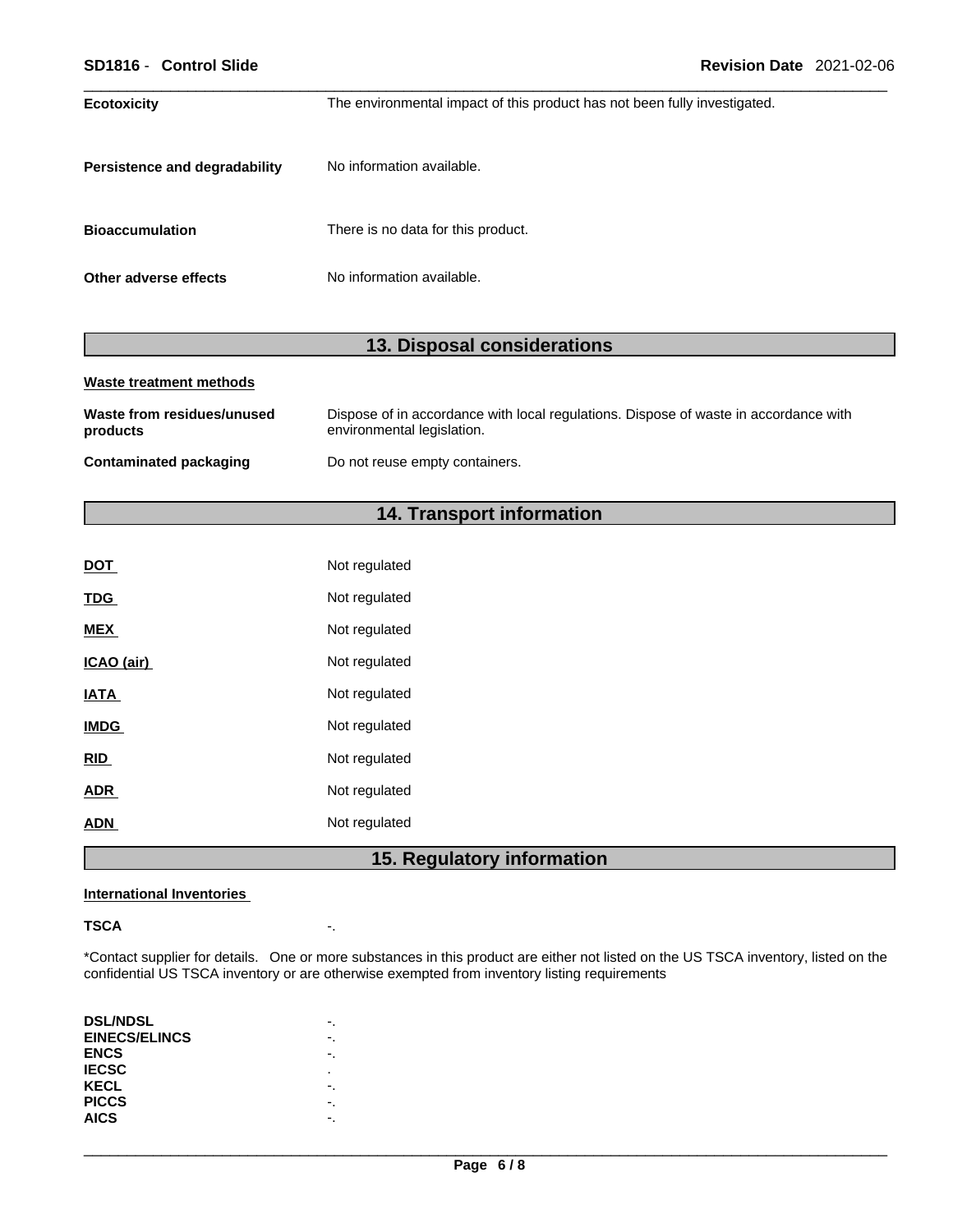**Legend:** 

 **TSCA** - United States Toxic Substances Control Act Section 8(b) Inventory

 **DSL/NDSL** - Canadian Domestic Substances List/Non-Domestic Substances List

 **EINECS/ELINCS** - European Inventory of Existing Chemical Substances/European List of Notified Chemical Substances

 **ENCS** - Japan Existing and New Chemical Substances

 **IECSC** - China Inventory of Existing Chemical Substances

 **KECL** - Korean Existing and Evaluated Chemical Substances

 **PICCS** - Philippines Inventory of Chemicals and Chemical Substances

 **AICS** - Australian Inventory of Chemical Substances

### **US Federal Regulations**

### **SARA 313**

Section 313 of Title III of the Superfund Amendments and Reauthorization Act of 1986 (SARA). This product does not contain any chemicals which are subject to the reporting requirements of the Act and Title 40 of the Code of Federal Regulations, Part 372.

### **SARA 311/312 Hazard Categories**

Should this product meet EPCRA 311/312 Tier reporting criteria at 40 CFR 370, refer to Section 2 of this SDS for appropriate classifications.

#### **CWA** (Clean Water Act)

This product does not contain any substances regulated as pollutants pursuant to the Clean Water Act (40 CFR 122.21 and 40 CFR 122.42).

### **CERCLA**

This material, as supplied, does not contain any substances regulated as hazardous substances under the Comprehensive Environmental Response Compensation and Liability Act (CERCLA) (40 CFR 302) or the Superfund Amendments and Reauthorization Act (SARA) (40 CFR 355). There may be specific reporting requirements at the local, regional, or state level pertaining to releases of this material.

#### **US State Regulations**

#### **California Proposition 65**

This product does not contain any Proposition 65 chemicals.

#### **U.S. State Right-to-Know Regulations**

This product does not contain any substances regulated under applicable state right-to-know regulations

### **U.S. EPA Label Information**

### **EPA Pesticide Registration Number** Not applicable

| <b>16. Other information</b> |                                                                           |                                                |                                                   |                                            |
|------------------------------|---------------------------------------------------------------------------|------------------------------------------------|---------------------------------------------------|--------------------------------------------|
| <b>NFPA</b><br><b>HMIS</b>   | Health hazards 0<br><b>Health hazards</b> 0                               | <b>Flammability</b> 1<br><b>Flammability 1</b> | <b>Instability</b> 0<br><b>Physical hazards</b> 0 | Special hazards -<br>Personal protection X |
|                              | Key or legend to abbreviations and acronyms used in the safety data sheet |                                                |                                                   |                                            |
|                              | Legend Section 8: EXPOSURE CONTROLS/PERSONAL PROTECTION                   |                                                |                                                   |                                            |
| TWA                          | Time weighted average                                                     | STEL                                           | Short term exposure limit                         |                                            |
| Ceiling                      | Maximum limit value                                                       |                                                | Skin designation                                  |                                            |
|                              | Key literature references and sources for data used to compile the SDS    |                                                |                                                   |                                            |
|                              | Agency for Toxic Substances and Disease Registry (ATSDR)                  |                                                |                                                   |                                            |
|                              | U.S. Environmental Protection Agency ChemView Database                    |                                                |                                                   |                                            |
|                              |                                                                           |                                                |                                                   |                                            |

European Food Safety Authority (EFSA)